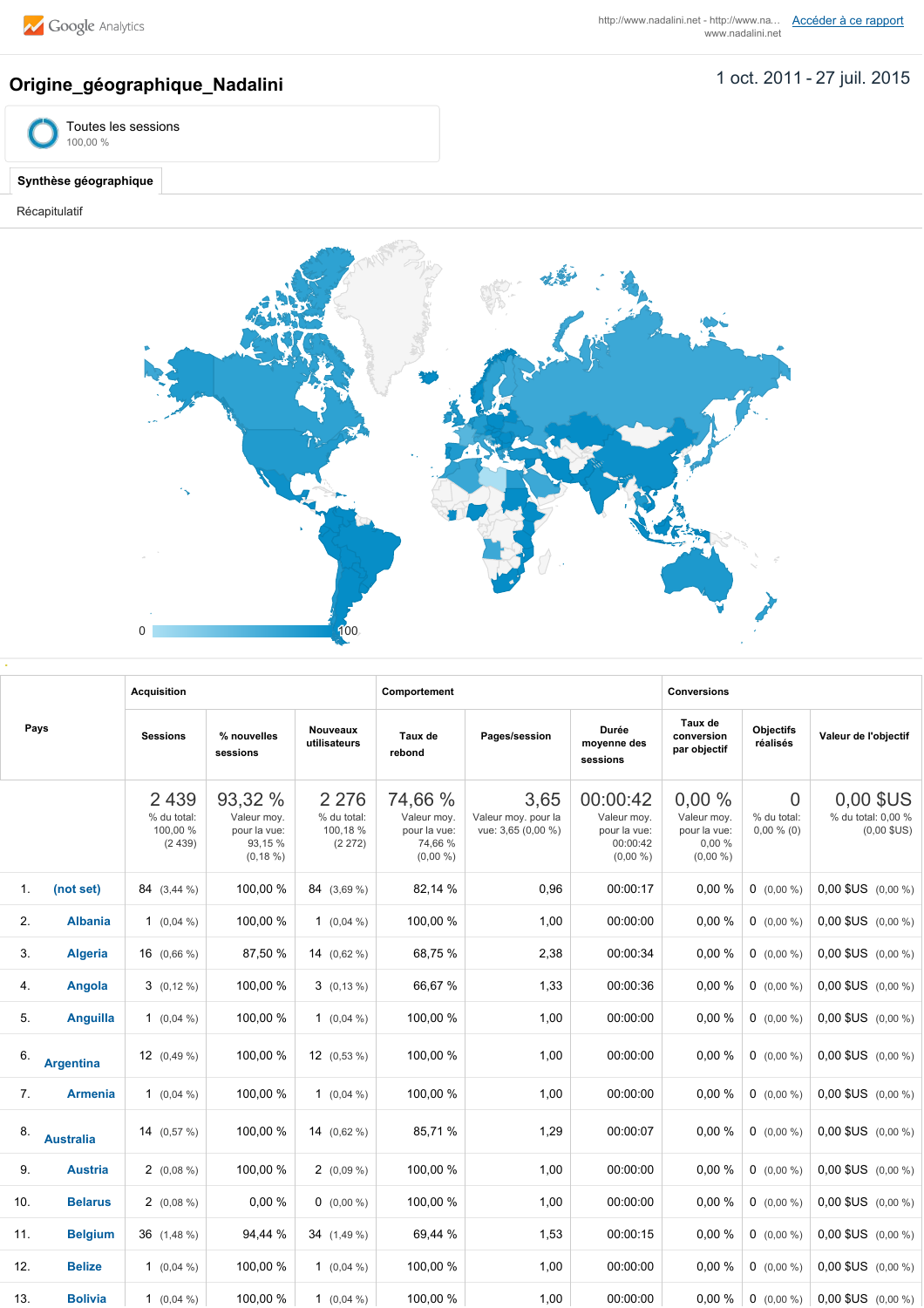| 14. | <b>Bosnia</b><br>&<br>Herzegovina   | 4 $(0, 16\%)$    | 100,00 % | 4 $(0, 18\%)$    | 100,00 % | 1,00 | 00:00:00   | 0,00 % | $0$ (0,00 %)   | 0,00 \$US (0,00 %)      |
|-----|-------------------------------------|------------------|----------|------------------|----------|------|------------|--------|----------------|-------------------------|
| 15. | <b>Brazil</b>                       | 368 (15,09 %)    | 99,18 %  | 365 (16,04 %)    | 98,91 %  | 0,99 | < 00:00:01 | 0,00 % | $0$ (0,00 %)   | 0,00 \$US (0,00 %)      |
| 16. | <b>Bulgaria</b>                     | 1 $(0,04\%)$     | 100,00 % | 1 $(0,04\%)$     | 100,00 % | 1,00 | 00:00:00   | 0,00 % | $0$ (0,00 %)   | 0,00 \$US (0,00 %)      |
| 17. | <b>Cambodia</b>                     | 1 $(0,04\%)$     | 100,00 % | 1 $(0,04\%)$     | 100,00 % | 1,00 | 00:00:00   | 0,00 % | $0$ (0,00 %)   | $0,00$ \$US $(0,00\% )$ |
| 18. | <b>Canada</b>                       | 32 (1,31 %)      | 71,88 %  | 23 (1,01 %)      | 75,00 %  | 1,38 | 00:00:17   | 0,00 % | $0$ (0,00 %)   | $0.00$ \$US $(0.00\% )$ |
| 19. | Cape<br><b>Verde</b>                | $2(0,08\%)$      | 100,00 % | $2(0,09\%)$      | 100,00 % | 1,00 | 00:00:00   | 0,00 % | $0$ (0,00 %)   | $0.00$ \$US $(0.00\% )$ |
| 20. | <b>Chile</b>                        | $8(0,33\%)$      | 100,00 % | $8(0,35\%)$      | 87,50 %  | 0,88 | 00:00:00   | 0,00 % | $0$ (0,00 %)   | $0,00$ \$US $(0,00\%)$  |
| 21. | <b>China</b>                        | 24 (0,98 %)      | 100,00 % | 24 (1,05 %)      | 95,83 %  | 0,96 | 00:00:00   | 0,00 % | $0$ $(0,00\%)$ | $0,00$ \$US $(0,00\% )$ |
| 22. | <b>Colombia</b>                     | 14 $(0.57\%)$    | 100,00 % | 14 $(0,62\%)$    | 100,00 % | 1,00 | 00:00:00   | 0,00 % | $0$ (0,00 %)   | 0,00 \$US (0,00 %)      |
| 23. | <b>Côte</b><br>d'Ivoire             | 1 $(0,04\%)$     | 100,00 % | 1 $(0,04\%)$     | 100,00 % | 1,00 | 00:00:00   | 0,00 % | $0$ (0,00 %)   | 0,00 \$US (0,00 %)      |
| 24. | <b>Croatia</b>                      | $8(0,33\%)$      | 100,00 % | $8(0,35\%)$      | 50,00 %  | 2,88 | 00:02:39   | 0,00 % | $0$ (0,00 %)   | 0,00 \$US (0,00 %)      |
| 25. | <b>Czech</b><br><b>Republic</b>     | $3(0,12\%)$      | 100,00 % | $3(0, 13\%)$     | 100,00 % | 1,00 | 00:00:00   | 0,00 % | $0$ (0,00 %)   | 0,00 \$US (0,00 %)      |
| 26. | <b>Denmark</b>                      | $3(0,12\%)$      | 100,00 % | $3(0,13\%)$      | 100,00 % | 1,00 | 00:00:00   | 0,00 % | $0$ (0,00 %)   | 0,00 \$US (0,00 %)      |
| 27. | <b>Dominican</b><br><b>Republic</b> | 1 $(0,04\%)$     | 100,00 % | 1 $(0,04\%)$     | 100,00 % | 1,00 | 00:00:00   | 0,00 % | $0$ (0,00 %)   | 0,00 \$US (0,00 %)      |
| 28. | <b>Ecuador</b>                      | $5(0,21\%)$      | 80,00 %  | 4 $(0, 18\%)$    | 100,00 % | 1,00 | 00:00:00   | 0,00 % | $0$ (0,00 %)   | 0,00 \$US (0,00 %)      |
| 29. | <b>Egypt</b>                        | $5(0,21\%)$      | 100,00 % | $5(0,22\%)$      | 80,00 %  | 1,40 | 00:00:03   | 0,00 % | $0$ (0,00 %)   | $0,00$ \$US $(0,00\% )$ |
| 30. | EI<br><b>Salvador</b>               | 1 $(0,04\%)$     | 100,00 % | 1 $(0,04\%)$     | 100,00 % | 1,00 | 00:00:00   | 0,00 % | $0$ (0,00 %)   | $0,00$ \$US $(0,00\% )$ |
| 31. | <b>Ethiopia</b>                     | 1 $(0.04\%)$     | 100,00 % | 1 $(0,04\%)$     | 100,00 % | 1,00 | 00:00:00   | 0,00 % | $0$ (0,00 %)   | 0,00 \$US (0,00 %)      |
| 32. | <b>Finland</b>                      | $3(0,12\%)$      | 100,00 % | $3(0, 13\%)$     | 66,67%   | 0,67 | 00:00:00   | 0,00%  | $0$ (0,00 %)   | $0,00$ \$US $(0,00\%)$  |
| 33. | <b>France</b>                       | 795 (32,60 %)    | 91,07 %  | 724 (31,81 %)    | 50,57 %  | 8,62 | 00:01:16   | 0,00 % | $0$ (0,00 %)   | $0,00$ \$US $(0,00\%)$  |
| 34. | <b>Germany</b>                      | $30(1,23\%)$     | 96,67 %  | 29 (1,27 %)      | 83,33 %  | 1,17 | 00:00:24   | 0,00%  | $0$ (0,00 %)   | $0,00$ \$US $(0,00\% )$ |
| 35. | <b>Greece</b>                       | $15(0,62\%)$     | 100,00 % | $15(0,66\%)$     | 73,33 %  | 2,07 | 00:03:44   | 0,00%  | $0$ (0,00 %)   | $0,00$ \$US $(0,00\%)$  |
| 36. | <b>Guadeloupe</b>                   | 1 $(0.04\%)$     | 100,00 % | 1 $(0,04\%)$     | 100,00 % | 1,00 | 00:00:00   | 0,00%  | $0$ (0,00 %)   | $0,00$ \$US $(0,00\%)$  |
| 37. | <b>Hong</b><br><b>Kong</b>          | $5(0,21\%)$      | 100,00 % | $5(0,22\%)$      | 100,00 % | 1,00 | 00:00:00   | 0,00%  | $0$ (0,00 %)   | $0,00$ \$US $(0,00\% )$ |
| 38. | <b>Hungary</b>                      | 4 $(0, 16\%)$    | 75,00 %  | $3(0, 13\%)$     | 100,00 % | 1,00 | 00:00:00   | 0,00%  | $0$ (0,00 %)   | $0,00$ \$US $(0,00\% )$ |
| 39. | <b>Iceland</b>                      | 1 $(0.04\%)$     | 100,00 % | 1 $(0,04\%)$     | 100,00 % | 1,00 | 00:00:00   | 0,00%  | $0$ (0,00 %)   | $0,00$ \$US $(0,00\%)$  |
| 40. | India                               | $23(0,94\%)$     | 100,00 % | $23(1,01\%)$     | 95,65 %  | 1,04 | 00:00:11   | 0,00 % | $0$ (0,00 %)   | $0,00$ \$US $(0,00\% )$ |
| 41. | Indonesia                           | $15$ $(0,62\%)$  | 100,00 % | $15(0,66\%)$     | 100,00 % | 1,00 | 00:00:00   | 0,00%  | $0$ (0,00 %)   | $0,00$ \$US $(0,00\% )$ |
| 42. | Iran                                | $2(0,08\%)$      | 100,00 % | $2(0,09\%)$      | 100,00 % | 1,00 | 00:00:00   | 0,00%  | $0$ (0,00 %)   | $0,00$ \$US $(0,00\% )$ |
| 43. | <b>Ireland</b>                      | $5(0,21\%)$      | 100,00 % | $5(0,22\%)$      | 80,00 %  | 1,20 | 00:00:03   | 0,00%  | $0$ (0,00 %)   | $0,00$ \$US $(0,00\%)$  |
| 44. | <b>Israel</b>                       | $5(0,21\%)$      | 100,00 % | $5(0,22\%)$      | 80,00 %  | 1,20 | 00:00:07   | 0,00%  | $0$ (0,00 %)   | $0,00$ \$US $(0,00\% )$ |
| 45. | <b>Italy</b>                        | 130 (5,33 %)     | 92,31 %  | 120 $(5,27\%)$   | 70,00 %  | 2,35 | 00:01:19   | 0,00%  | $0$ (0,00 %)   | $0,00$ \$US $(0,00\%)$  |
| 46. | Japan                               | $27$ $(1, 11\%)$ | 96,30 %  | $26$ $(1, 14\%)$ | 66,67 %  | 1,93 | 00:01:01   | 0,00%  | $0$ (0,00 %)   | $0,00$ \$US $(0,00\% )$ |
| 47. | <b>Kazakhstan</b>                   | $2(0,08\%)$      | 50,00 %  | 1 $(0,04\%)$     | 100,00 % | 1,00 | 00:00:00   | 0.00%  | $0$ (0,00 %)   | $0,00$ \$US $(0,00\%)$  |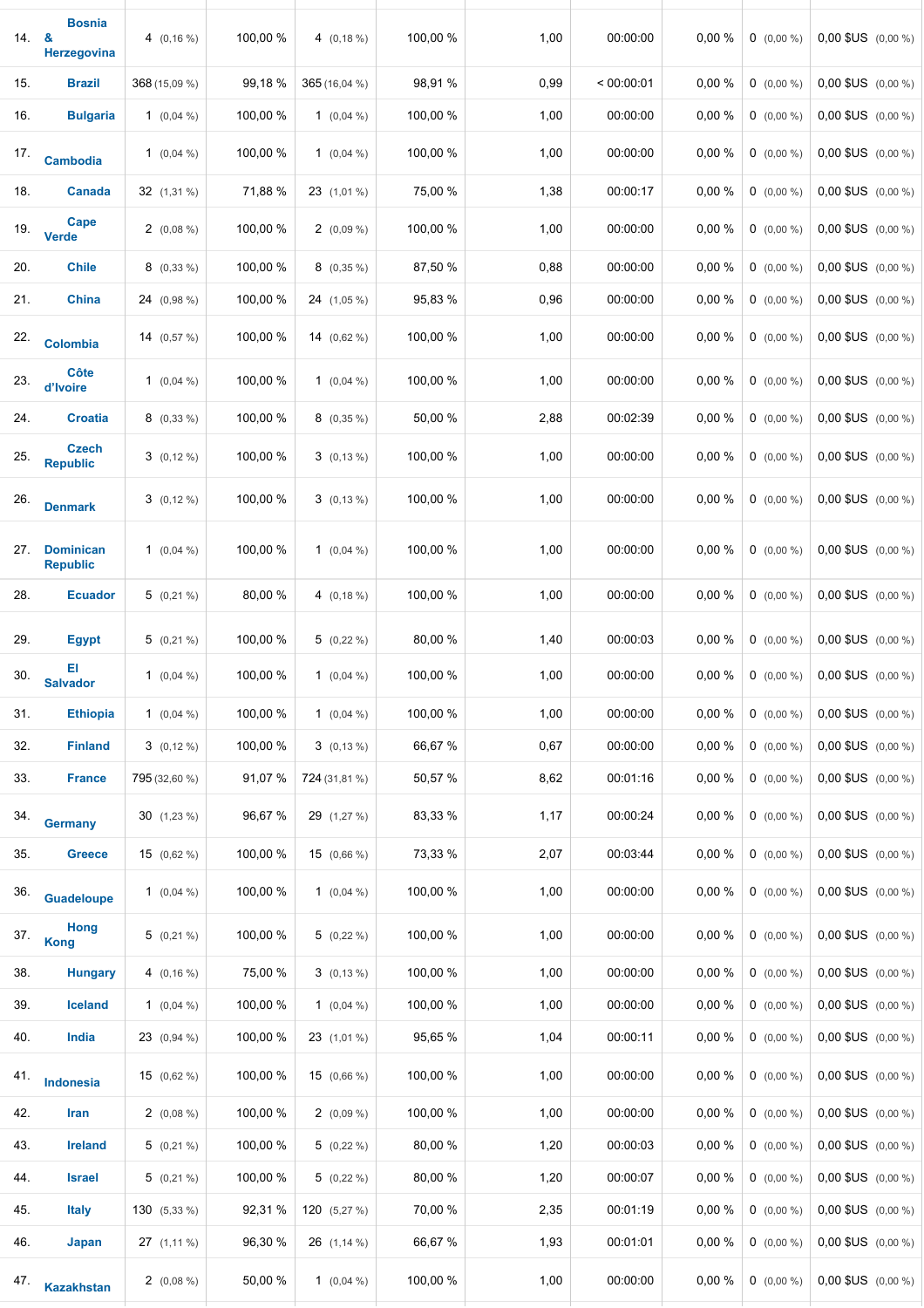| 48. | <b>Kenya</b>                  | 1 $(0.04\%)$  | 100,00 % | 1 $(0,04\%)$  | 100,00 % | 1,00 | 00:00:00 | 0,00 % | $0$ (0,00 %) | 0,00 \$US (0,00 %)      |
|-----|-------------------------------|---------------|----------|---------------|----------|------|----------|--------|--------------|-------------------------|
| 49. | Latvia                        | 1 $(0,04\%)$  | 100,00 % | 1 $(0,04\%)$  | 100,00 % | 1,00 | 00:00:00 | 0,00 % | $0$ (0,00 %) | $0,00$ \$US $(0,00\%)$  |
| 50. | Lebanon                       | $5(0,21\%)$   | 80,00 %  | 4 $(0, 18\%)$ | 40,00 %  | 2,40 | 00:04:53 | 0,00%  | $0$ (0,00 %) | $0,00$ \$US $(0,00\% )$ |
| 51. | Libya                         | 1 $(0,04\%)$  | 100,00 % | 1 $(0,04\%)$  | 0,00 %   | 8,00 | 00:05:57 | 0,00 % | $0$ (0,00 %) | $0,00$ \$US $(0,00\%)$  |
| 52. | Luxembourg                    | $2(0,08\%)$   | 100,00 % | $2(0,09\%)$   | 100,00 % | 1,00 | 00:00:00 | 0,00 % | $0$ (0,00 %) | $0,00$ \$US $(0,00\%)$  |
| 53. | <b>Macedonia</b><br>(FYROM)   | 1 $(0.04\%)$  | 100,00 % | 1 $(0,04\%)$  | 100,00 % | 1,00 | 00:00:00 | 0,00 % | $0$ (0,00 %) | $0,00$ \$US $(0,00\% )$ |
| 54. | <b>Malaysia</b>               | 9(0,37%)      | 100,00 % | 9 $(0,40\%)$  | 100,00 % | 1,00 | 00:00:00 | 0,00 % | $0$ (0,00 %) | $0,00$ \$US $(0,00\%)$  |
| 55. | <b>Malta</b>                  | $3(0,12\%)$   | 100,00 % | $3(0,13\%)$   | 100,00 % | 1,00 | 00:00:00 | 0,00 % | $0$ (0,00 %) | $0,00$ \$US $(0,00\%)$  |
| 56. | <b>Martinique</b>             | 1 $(0,04\%)$  | 100,00 % | 1 $(0,04\%)$  | 100,00 % | 1,00 | 00:00:00 | 0,00 % | $0$ (0,00 %) | $0,00$ \$US $(0,00\%)$  |
| 57. | <b>Mauritius</b>              | 1 $(0,04\%)$  | 100,00 % | 1 $(0,04\%)$  | 100,00 % | 1,00 | 00:00:00 | 0,00 % | $0$ (0,00 %) | $0,00$ \$US $(0,00\%)$  |
| 58. | <b>Mexico</b>                 | 19 (0,78 %)   | 100,00 % | $19(0,83\%)$  | 94,74 %  | 1,05 | 00:00:05 | 0,00 % | $0$ (0,00 %) | 0,00 \$US (0,00 %)      |
| 59. | <b>Moldova</b>                | 1 $(0.04\%)$  | 100,00 % | 1 $(0,04\%)$  | 100,00 % | 1,00 | 00:00:00 | 0,00 % | $0$ (0,00 %) | $0,00$ \$US $(0,00\% )$ |
| 60. | <b>Morocco</b>                | 4 $(0, 16\%)$ | 100,00 % | 4 $(0, 18\%)$ | 75,00 %  | 0,75 | 00:00:00 | 0,00 % | $0$ (0,00 %) | $0,00$ \$US $(0,00\%)$  |
| 61. | <b>Mozambique</b>             | 1 $(0,04\%)$  | 100,00 % | 1 $(0,04\%)$  | 100,00 % | 1,00 | 00:00:00 | 0,00 % | $0$ (0,00 %) | $0,00$ \$US $(0,00\%)$  |
| 62. | <b>Netherlands</b>            | 36 (1,48 %)   | 100,00 % | 36 (1,58 %)   | 88,89%   | 1,17 | 00:00:13 | 0,00 % | $0$ (0,00 %) | $0,00$ \$US $(0,00\% )$ |
| 63. | <b>New</b><br><b>Zealand</b>  | 4 $(0, 16\%)$ | 100,00 % | 4 $(0, 18\%)$ | 75,00 %  | 1,25 | 00:01:01 | 0,00 % | $0$ (0,00 %) | $0,00$ \$US $(0,00\%)$  |
| 64. | <b>Nicaragua</b>              | 1 $(0.04\%)$  | 100,00 % | 1 $(0,04\%)$  | 100,00 % | 1,00 | 00:00:00 | 0,00 % | $0$ (0,00 %) | $0,00$ \$US $(0,00\%)$  |
| 65. | <b>Nigeria</b>                | 1 $(0.04\%)$  | 100,00 % | 1 $(0,04\%)$  | 100,00 % | 1,00 | 00:00:00 | 0,00 % | $0$ (0,00 %) | $0,00$ \$US $(0,00\%)$  |
| 66. | <b>Norway</b>                 | 1 $(0.04\%)$  | 100,00 % | 1 $(0.04\% )$ | 100,00 % | 1,00 | 00:00:00 | 0,00 % | $0$ (0,00 %) | $0,00$ \$US $(0,00\% )$ |
| 67. | <b>Pakistan</b>               | $3(0,12\%)$   | 100,00 % | $3(0, 13\%)$  | 100,00 % | 1,00 | 00:00:00 | 0,00 % | $0$ (0,00 %) | $0,00$ \$US $(0,00\%)$  |
| 68. | <b>Panama</b>                 | 2 $(0.08\%)$  | 100,00 % | $2(0,09\%)$   | 100,00 % | 1,00 | 00:00:00 | 0,00 % | $0$ (0,00 %) | $0,00$ \$US $(0,00\% )$ |
| 69. | <b>Paraguay</b>               | 1 $(0.04\%)$  | 100,00 % | 1 $(0,04\%)$  | 100,00 % | 1,00 | 00:00:00 | 0,00 % | $0$ (0,00 %) | $0,00$ \$US $(0,00\%)$  |
| 70. | Peru                          | $6$ (0,25 %)  | 100,00 % | $6$ (0,26 %)  | 100,00 % | 1,00 | 00:00:00 | 0,00 % | $0$ (0,00 %) | $0,00$ \$US $(0,00\% )$ |
| 71. | <b>Philippines</b>            | 21 (0,86 %)   | 100,00 % | $21$ (0,92 %) | 90,48%   | 0,90 | 00:00:00 | 0,00%  | $0$ (0,00 %) | $0,00$ \$US $(0,00\% )$ |
| 72. | <b>Poland</b>                 | $5(0,21\%)$   | 100,00 % | $5(0,22\%)$   | 100,00 % | 1,00 | 00:00:00 | 0,00 % | $0$ (0,00 %) | $0,00$ \$US $(0,00\% )$ |
| 73. | <b>Portugal</b>               | 20 (0,82 %)   | 100,00 % | 20 (0,88 %)   | 95,00 %  | 1,05 | 00:00:30 | 0,00 % | $0$ (0,00 %) | $0,00$ \$US $(0,00\% )$ |
| 74. | <b>Puerto</b><br><b>Rico</b>  | 1 $(0.04\%)$  | 100,00 % | 1 $(0,04\%)$  | 100,00 % | 1,00 | 00:00:00 | 0,00 % | $0$ (0,00 %) | $0,00$ \$US $(0,00\% )$ |
| 75. | Qatar                         | $2(0,08\%)$   | 100,00 % | $2(0,09\%)$   | 100,00 % | 1,00 | 00:00:00 | 0,00%  | $0$ (0,00 %) | $0,00$ \$US $(0,00\% )$ |
| 76. | Romania                       | $7(0,29\%)$   | 100,00 % | $7(0,31\%)$   | 100,00 % | 1,00 | 00:00:00 | 0,00%  | $0$ (0,00 %) | $0,00$ \$US $(0,00\% )$ |
| 77. | <b>Russia</b>                 | 39 (1,60 %)   | 51,28 %  | 20 (0,88 %)   | 66,67%   | 1,41 | 00:00:05 | 0,00 % | $0$ (0,00 %) | $0,00$ \$US $(0,00\% )$ |
| 78. | <b>Rwanda</b>                 | 1 $(0.04\%)$  | 100,00 % | 1 $(0,04\%)$  | 100,00 % | 1,00 | 00:00:00 | 0,00 % | $0$ (0,00 %) | $0,00$ \$US $(0,00\%)$  |
| 79. | <b>Saudi</b><br><b>Arabia</b> | $3(0,12\%)$   | 100,00 % | $3(0,13\%)$   | 66,67 %  | 1,33 | 00:00:31 | 0,00%  | $0$ (0,00 %) | $0,00$ \$US $(0,00\% )$ |
| 80. | <b>Serbia</b>                 | $3(0,12\%)$   | 100,00 % | $3(0,13\%)$   | 100,00 % | 1,00 | 00:00:00 | 0,00 % | $0$ (0,00 %) | 0,00 \$US (0,00 %)      |
| 81. | <b>Singapore</b>              | 4 $(0, 16\%)$ | 100,00 % | 4 $(0, 18\%)$ | 100,00 % | 1,00 | 00:00:00 | 0,00 % | $0$ (0,00 %) | $0,00$ \$US $(0,00\%)$  |